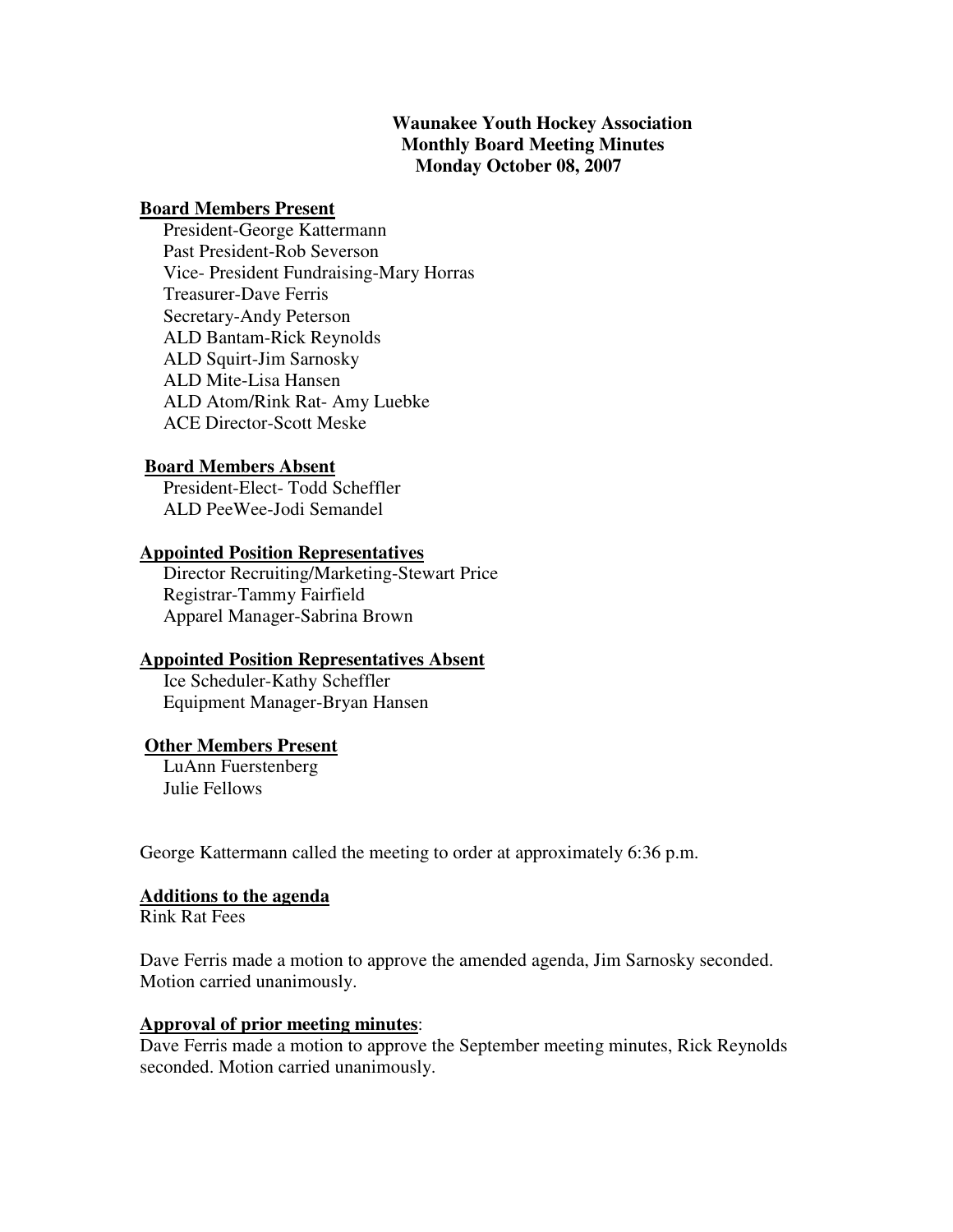### **Reports/updates**:

Vice-President Fundraising-Mary Horras \*E-mailed report see copy.

Recruiting/Marketing-Stew Price

 \*E-mailed report see copy. A Day at The Rink not as many people as in year's past 3:30 p.m.-5:00p.m. was the hockey time and about ½ dozen people were talked to. We had 15 skaters sign up prior to A Day at The Rink and 22 sign up with A Day at The Rink. We are trying to get about 50 skaters. Possibly have a registration day. First day of LTP is November  $2<sup>nd</sup>$ . Possibly have signs in Waunakee and have something on Cable Channel Access for LTP.

Ice Scheduler-Kathy Scheffler (Not Present) \*No report.

Apparel Manager-Sabrina Brown \*E-mailed report see copy.

ALD Bantam-Rick Reynolds \*No report.

ALD PeeWee-Jodi Semandel (Not Present)

 \*E-mailed report see copy. Scott Meske will give a copy to Jodi of the type of agenda to use for the PeeWee team/parent meeting.

ALD Squirt-Jim Sarnosky \*E-mailed report see copy.

ALD Mite-Lisa Hansen \*No Report.

ALD Atom/Rink Rat-Amy Luebke \*E-mailed report see copy.

Equipment Manager-Bryan Hansen (Not Present) \*No report.

#### ACE Director-Scott Meske

 \*No report. Tryouts went smooth. Possibly proposing to the board that we have 3 of the Middleton coaches evaluate our tryouts and 3 of the Wildcat coaches evaluate Middleton tryouts. The assistant Bantam coach wants to do  $\frac{1}{2}$  time. We are looking at other options.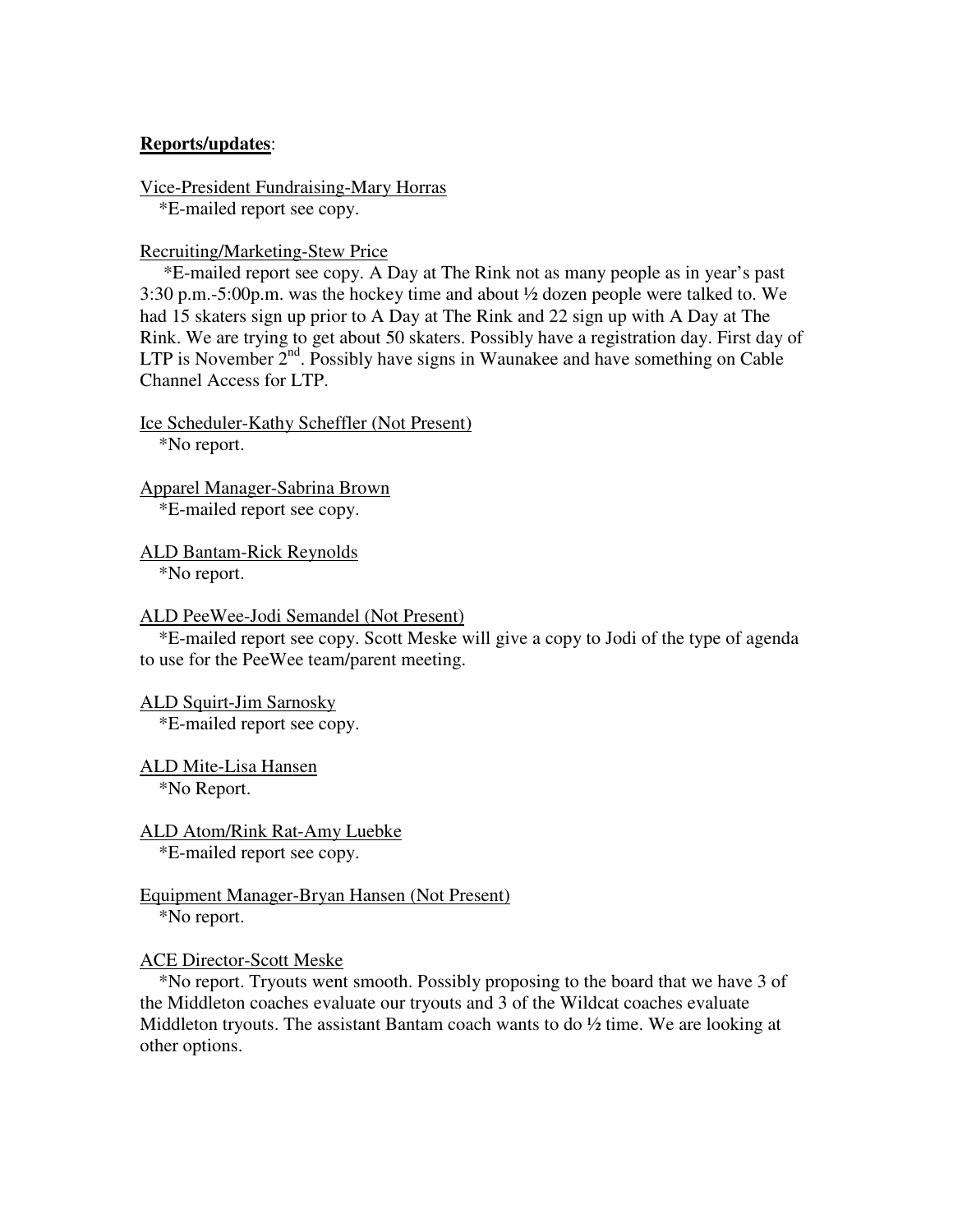Registrar-Tammy Fairfield

\*E-mailed report see copy.

### Treasurer-Dave Ferris

 \*Dave Ferris (E-mailed report see e-mail) Copy is with meeting notes. He also distributed the Financial Statement with Summary (see hand out). All minimum payments have been received.

Jim Sarnosky made a motion to approve amended payment of the bills, Scott Meske seconded. Motion carried unanimously.

WAHA Region IV- Scott Meske \*No report.

# **Old Business**

Head Coach Elect- There is one possible candidate and will have that person contact Scott Meske. Scott has that person's application.

LTP- Stew went over in his report.

Rink Update- No report.

# **New Business**

Coaching applications update- Scott Meske has the applications and will be reviewing them. Once they have been reviewed he will e-mail them to the board for approval.

What should be covered at the team meetings- The parent handbook and conduct for both parents and players on and off the ice. The coaches will also have an agenda along with team managers.

Rink Rat Fees- Dave Ferris said that we don't have the numbers (we don't have the extra full sheets of game ice for them). The fee is \$425.00 (now) \$350.00 (last year). We only have 8 Rink Rats now. The board will look at this at a later date and to leave alone for now.

**Other Items**

None